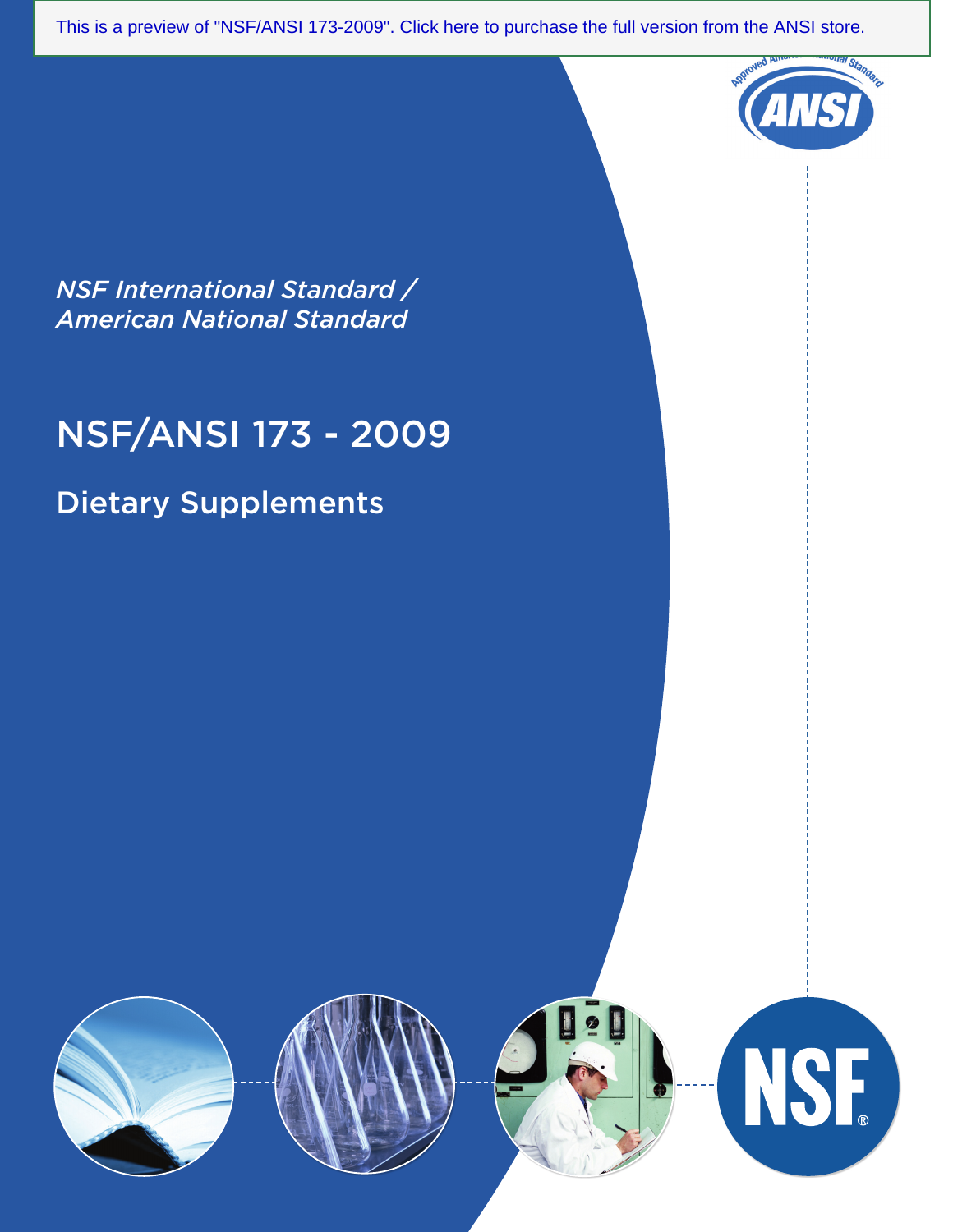*NSF International, an independent, notfor-profit, non-governmental organization, is dedicated to being the leading global provider of public health and safetybased risk management solutions while serving the interests of all stakeholders.* 

> This Standard is subject to revision. Contact NSF to confirm this revision is current.

Users of this Standard may request clarifications and interpretations, or propose revisions by contacting:

> Chair, Joint Committee on Dietary Supplements NSF International 789 North Dixboro Road, P.O. Box 130140 Ann Arbor, Michigan 48113-0140 USA Phone: (734) 769-8010 Telex: 753215 NSF INTL FAX: (734) 769-0109 E-mail: info@nsf.org Web: http://www.nsf.org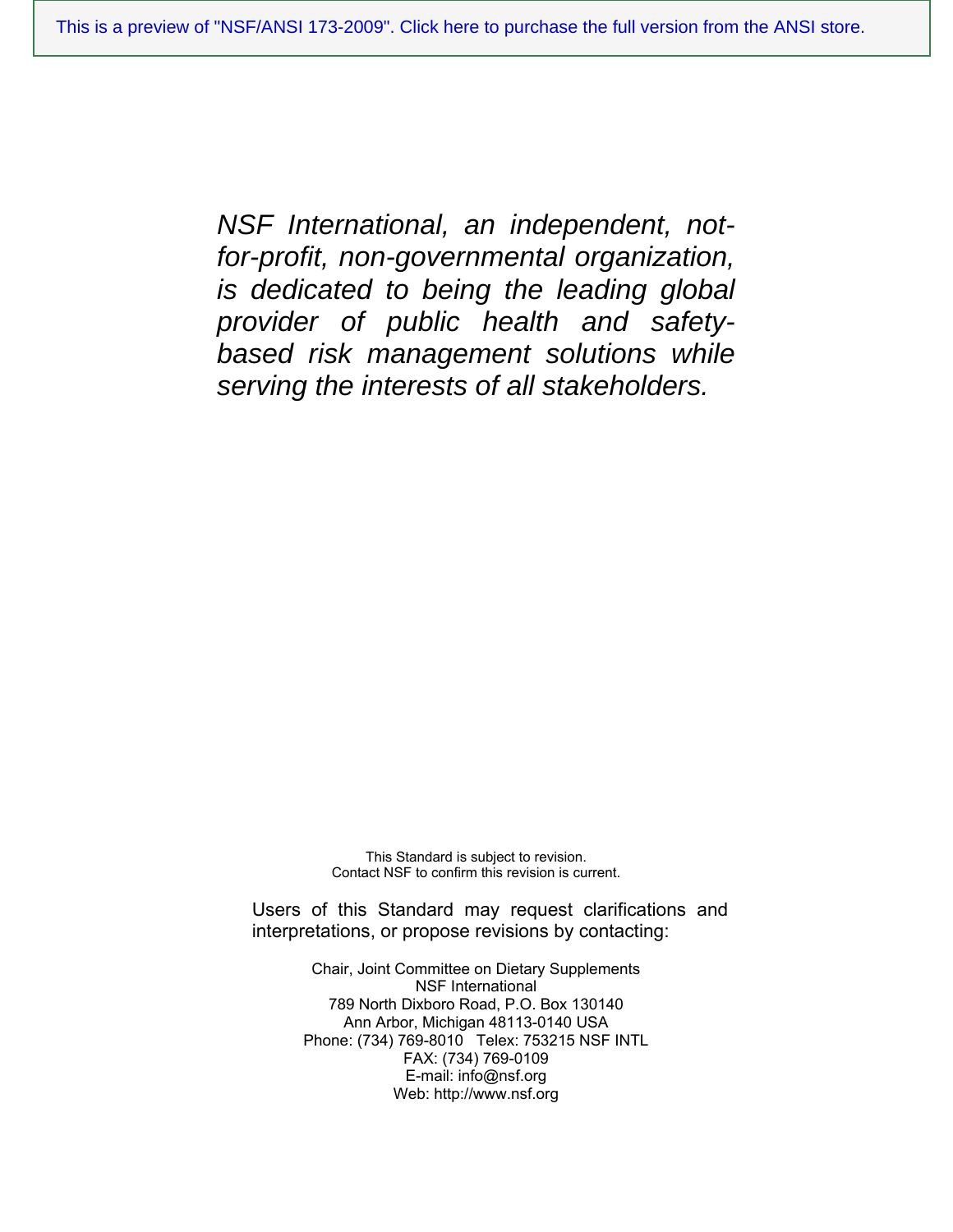NSF International Standard/ American National Standard for Dietary Supplements ―

## **Dietary supplements**

Standard Developer **NSF International**

**American National Standards Institute** 

**Designated as an ANSI Standard**  April 8, 2009 **American National Standards Institute**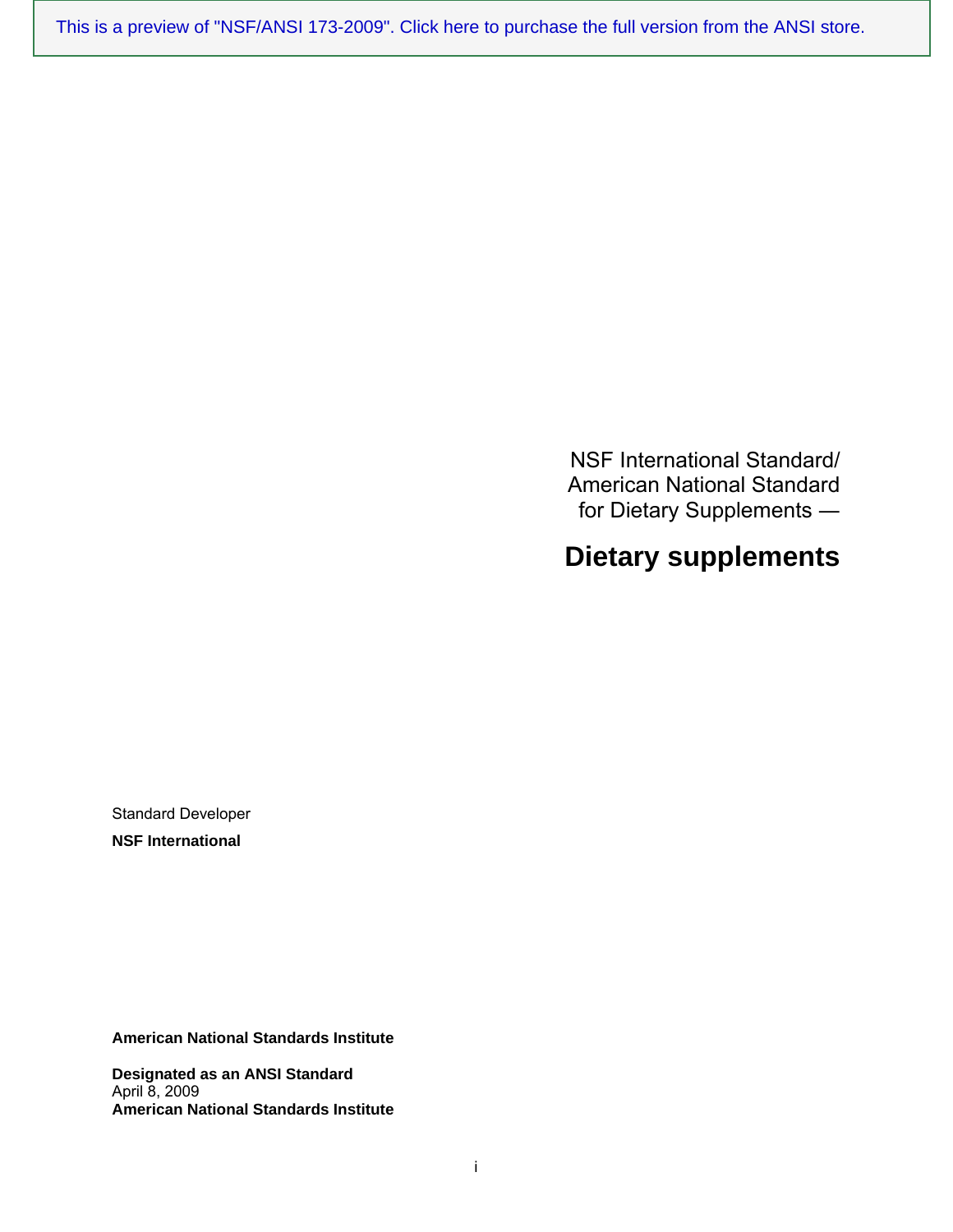Prepared by The NSF Joint Committee on Dietary Supplements

Recommended for Adoption by The NSF Council of Public Health Consultants

Adopted by **NSF International January 2003** 

Revised July 2005 Revised August 2006 Revised July 2007 Revised April 2008 Revised September 2008 Revised April 2009

Published by

#### **NSF International PO Box 130140, Ann Arbor, Michigan 48113-0140, USA**

For ordering copies or for making inquiries with regard to this Standard, please reference the designation "NSF/ANSI  $173 - 2009$ ."

Copyright 2009 NSF International Previous editions © 2008, 2007, 2006, 2005, 2003

Unless otherwise specified, no part of this publication may be reproduced or utilized in any form or by any means, electronic or mechanical, including photocopying and microfilm, without permission in writing from NSF International.

Printed in the United States of America.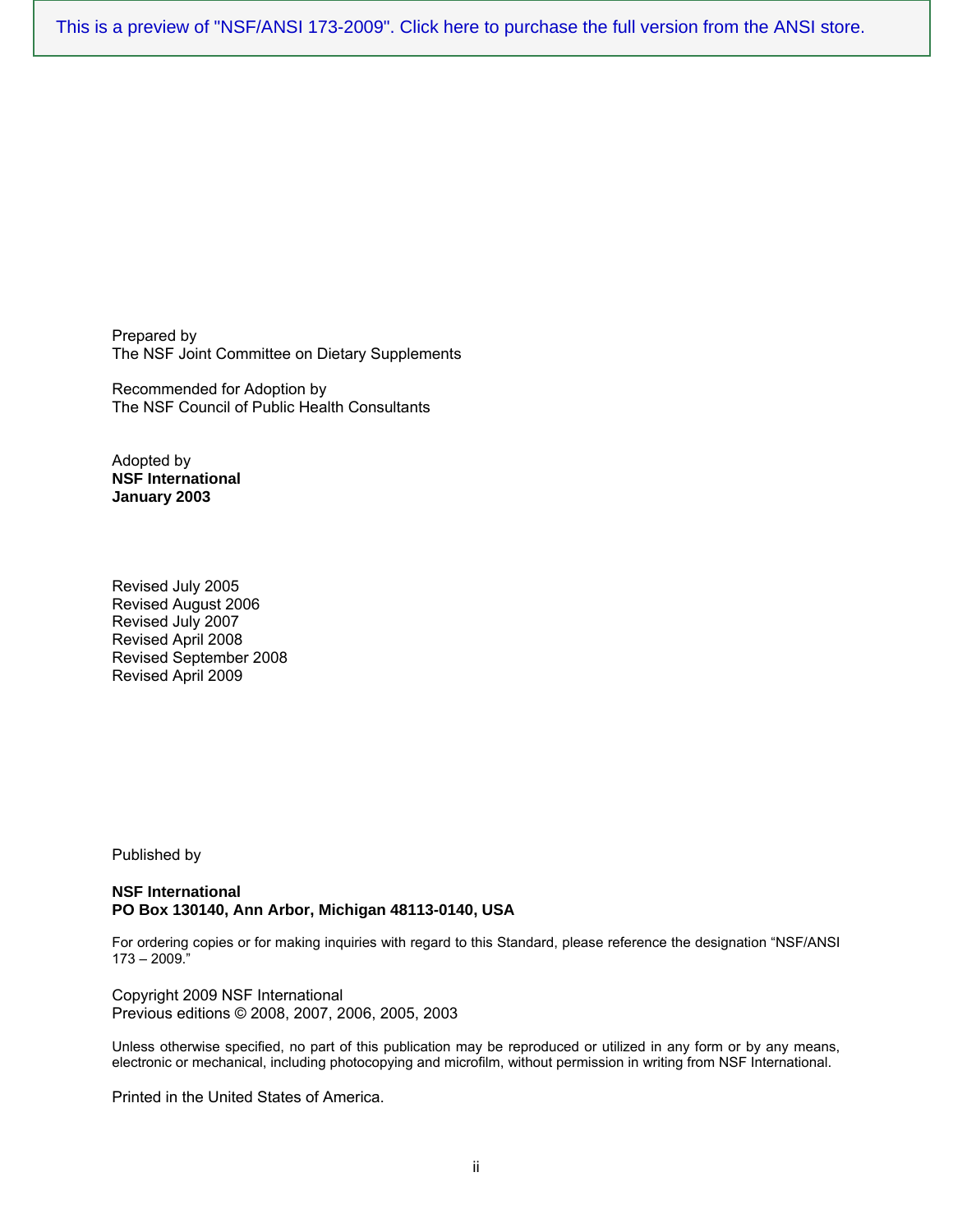#### **Disclaimers**<sup>1</sup>

l

NSF, in performing its functions in accordance with its objectives, does not assume or undertake to discharge any responsibility of the manufacturer or any other party. The opinions and findings of NSF represent its professional judgment. NSF shall not be responsible to anyone for the use of or reliance upon this Standard by anyone. NSF shall not incur any obligation or liability for damages, including consequential damages, arising out of or in connection with the use, interpretation of, or reliance upon this Standard.

NSF Standards provide basic criteria to promote sanitation and protection of the public health. Provisions for mechanical and electrical safety have not been included in this Standard because governmental agencies or other national standards-setting organizations provide safety requirements.

Participation in NSF Standards development activities by regulatory agency representatives (federal, local, state) shall not constitute their agency's endorsement of NSF or any of its Standards.

Preference is given to the use of performance criteria measurable by examination or testing in NSF Standards development when such performance criteria may reasonably be used in lieu of design, materials, or construction criteria.

The illustrations, if provided, are intended to assist in understanding their adjacent standard requirements. However, the illustrations may not include *all* requirements for a specific product or unit, nor do they show the only method of fabricating such arrangements. Such partial drawings shall not be used to justify improper or incomplete design and construction.

Unless otherwise referenced, the annexes are not considered an integral part of NSF Standards. The annexes are provided as general guidelines to the manufacturer, regulatory agency, user, or certifying organization.

<sup>&</sup>lt;sup>1</sup> The information contained in this Disclaimer is not part of this American National Standard (ANS) and has not been processed in accordance with ANSI's requirements for an ANS. Therefore, this Disclaimer may contain material that has not been subjected to public review or a consensus process. In addition, it does not contain requirements necessary for conformance to the Standard.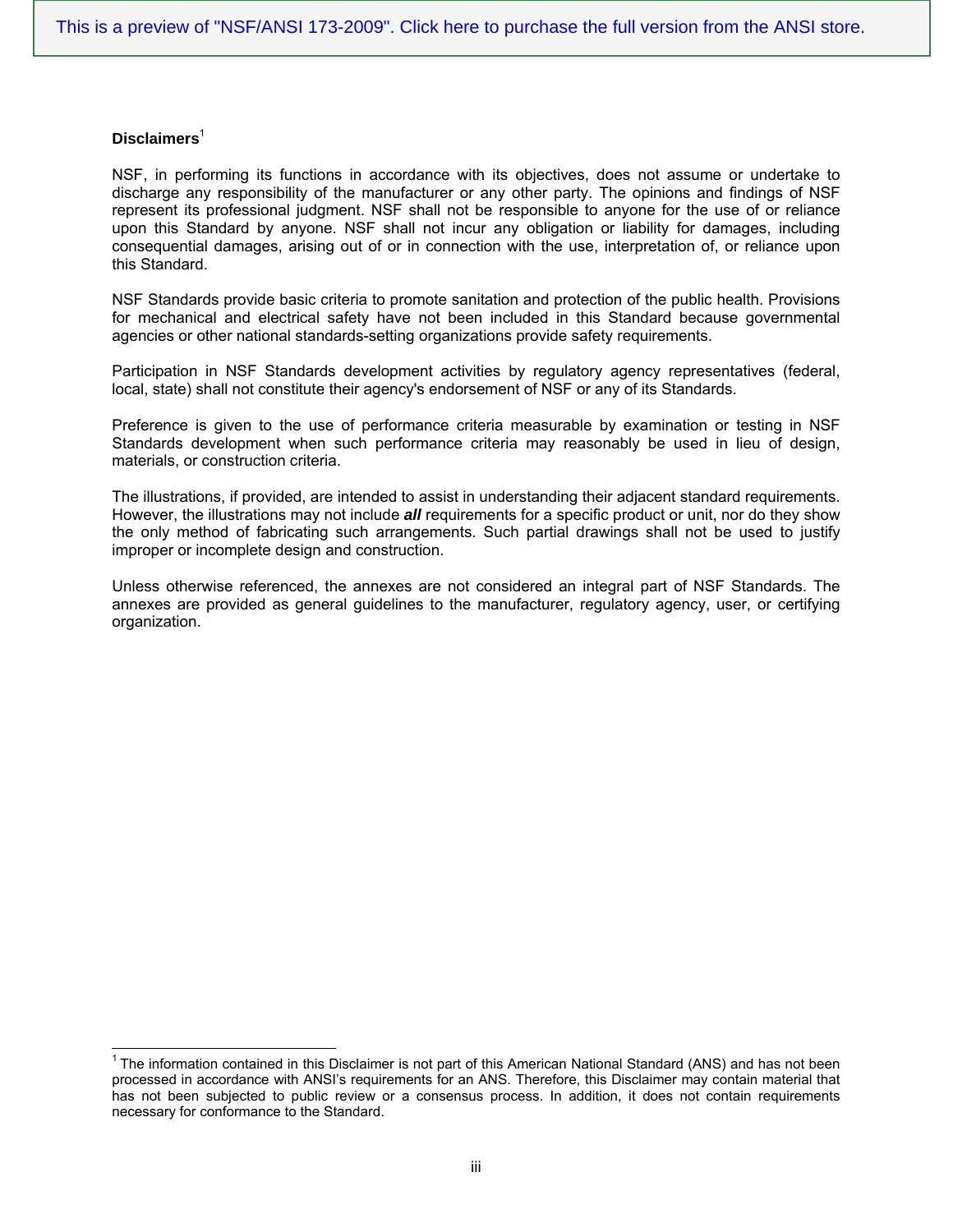This page is intentionally left blank.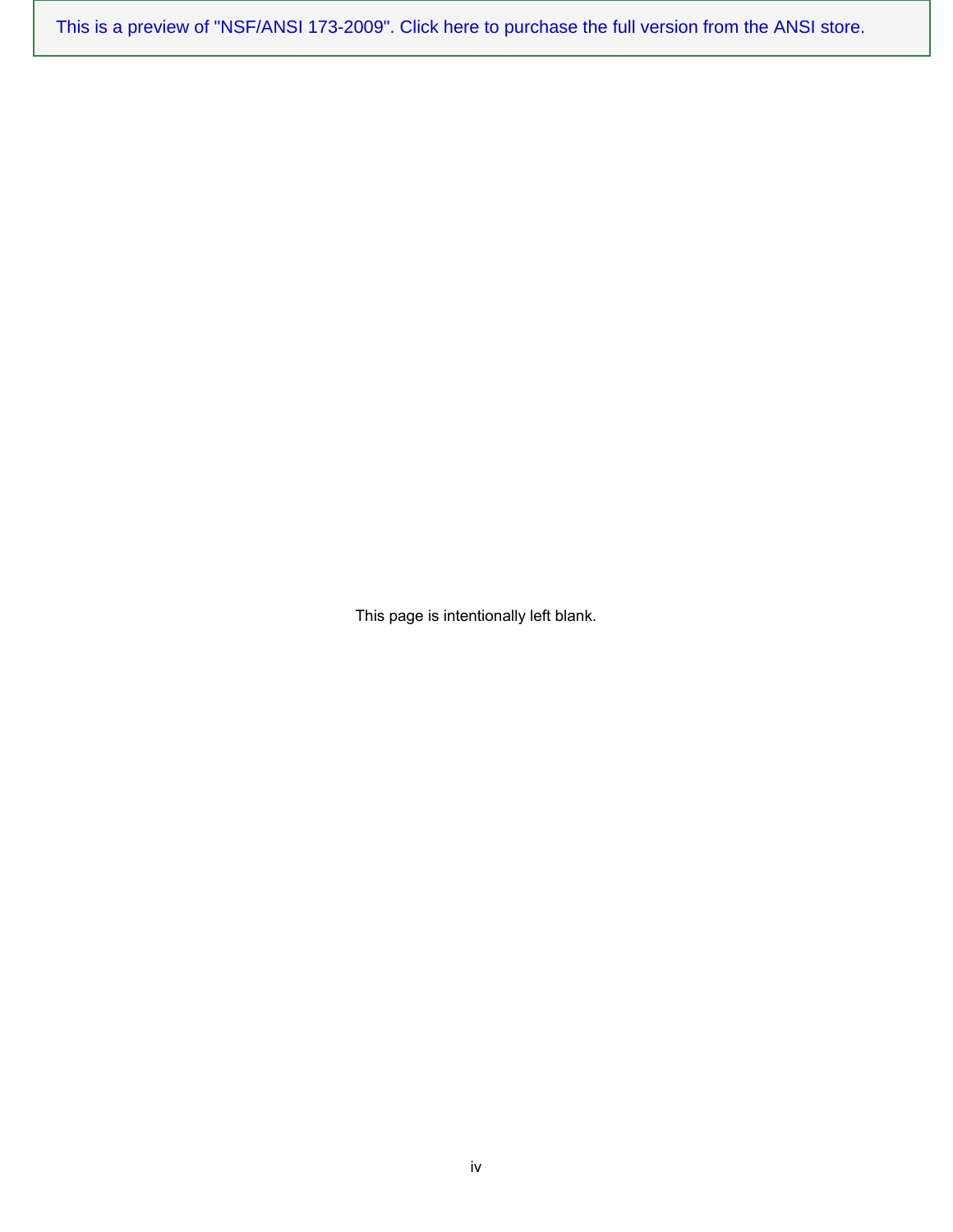### **Contents**

| 1 |                                                                                                                                                                                       |  |
|---|---------------------------------------------------------------------------------------------------------------------------------------------------------------------------------------|--|
|   |                                                                                                                                                                                       |  |
| 2 |                                                                                                                                                                                       |  |
| 3 |                                                                                                                                                                                       |  |
| 4 |                                                                                                                                                                                       |  |
| 5 |                                                                                                                                                                                       |  |
|   |                                                                                                                                                                                       |  |
|   |                                                                                                                                                                                       |  |
|   |                                                                                                                                                                                       |  |
|   |                                                                                                                                                                                       |  |
|   |                                                                                                                                                                                       |  |
| 6 | Test methods used by testing laboratories for identification and quantification                                                                                                       |  |
|   |                                                                                                                                                                                       |  |
|   |                                                                                                                                                                                       |  |
|   |                                                                                                                                                                                       |  |
| 7 | Test methods used by testing laboratories for detection of contaminants - raw                                                                                                         |  |
|   |                                                                                                                                                                                       |  |
|   |                                                                                                                                                                                       |  |
|   |                                                                                                                                                                                       |  |
|   | Table 2 - CAS numbers for pesticides present in Panax ginseng and Panax quinquefolius 14                                                                                              |  |
|   |                                                                                                                                                                                       |  |
|   |                                                                                                                                                                                       |  |
| 8 |                                                                                                                                                                                       |  |
|   |                                                                                                                                                                                       |  |
|   | 8. 2 Compliance with The Public Health Security and Bioterrorism Preparedness and                                                                                                     |  |
|   | 8.3 Compliance with the Dietary Supplement and Non Prescription Drug Consumer                                                                                                         |  |
|   |                                                                                                                                                                                       |  |
|   |                                                                                                                                                                                       |  |
|   |                                                                                                                                                                                       |  |
|   | Table 5A - Acceptable limits for microbiological contaminants in raw materials 20                                                                                                     |  |
|   | Table 5B - Acceptable limits for pathogenic microbiological contaminants in raw materials 20<br>Table 6A - Acceptable limits for microbiological contaminants in finished products 21 |  |
|   | Table 6B - Acceptable limits for pathogenic microbiological contaminants in finished products21                                                                                       |  |
|   |                                                                                                                                                                                       |  |
|   |                                                                                                                                                                                       |  |
|   |                                                                                                                                                                                       |  |
|   |                                                                                                                                                                                       |  |
|   |                                                                                                                                                                                       |  |
|   |                                                                                                                                                                                       |  |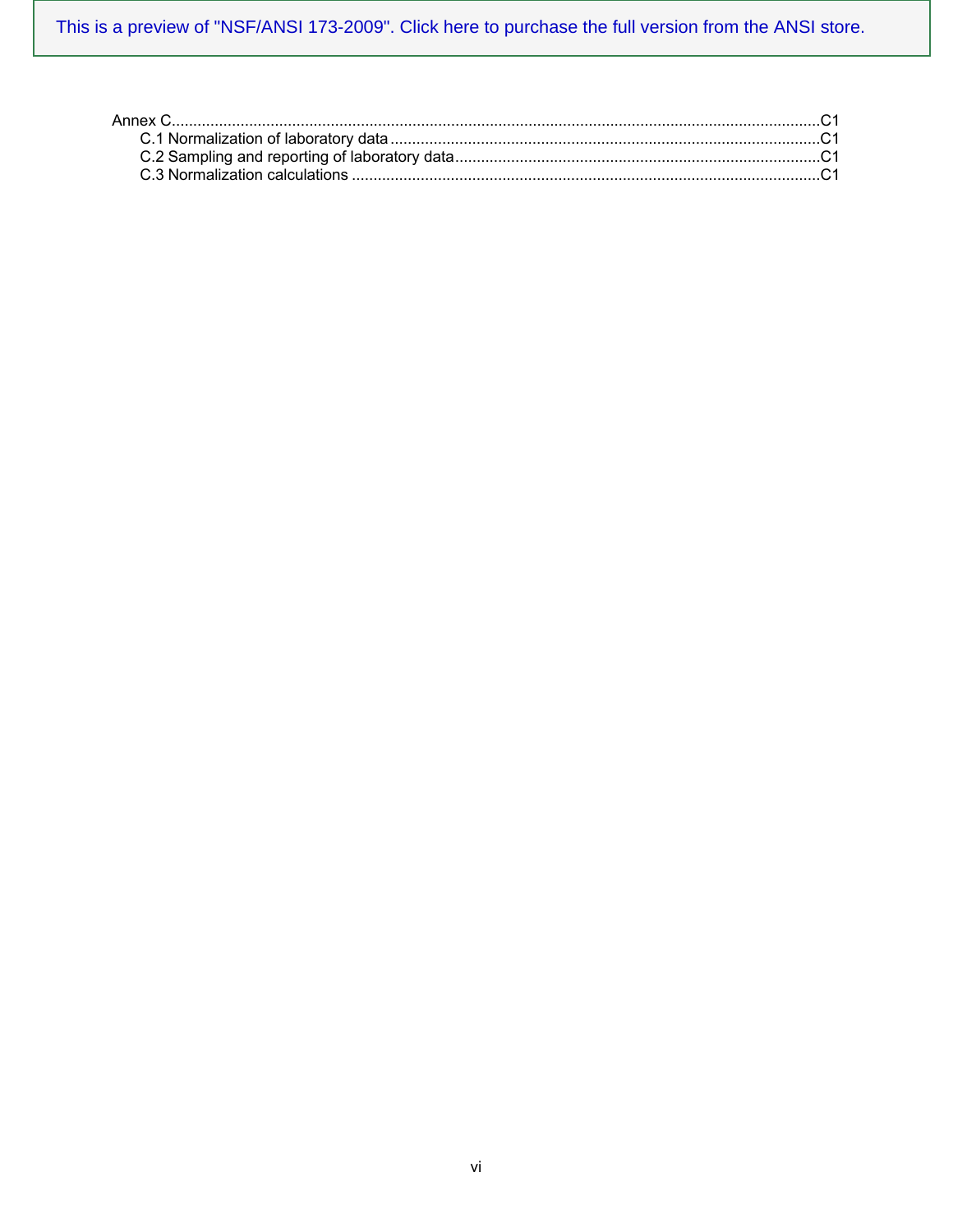**© 2008 NSF NSF/ANSI 173 – 2008** 

#### Foreword**<sup>2</sup>**

The purpose of NSF/ANSI 173 is to serve as an evaluation tool for analyzing dietary supplements. Certification to this Standard serves as a communication tool between manufacturers of ingredients and finished product, retailers, healthcare practitioners, and consumers. This Standard provides test methods and evaluation criteria to allow for the determination that a dietary supplement contains the ingredients claimed on the label, either qualitatively or quantitatively, and that it does not contain specific undeclared contaminants. In some instances, validated laboratory methods are not yet available for analyzing certain ingredients. In such cases, new methods will be added to this Standard as they become available.

NSF/ANSI 173 was developed with participation from the dietary supplements industry, public health regulators, and distributors of dietary supplements. Participation and technical guidance was provided by representatives of the American Herbal Products Association, the American Pharmaceutical Association, the Consumer Healthcare Products Association, the Council for Responsible Nutrition, the National Institutes of Health, and the National Nutritional Foods Association.

This version includes the following revisions:

- Incorporates NSF/ANSI 173 2008 Addendum, which includes issue 20, revisions to sections which address industrial contaminants; and
- Issue 24 modifications were added to the standard language to define the types of ingredients that are associated with the acceptable limits categories in tables and 6A and 6B.

NSF offers a certification program to this Standard. Products certified by NSF carry the NSF Mark, the leading mark in public health and safety certification around the world. The NSF Mark on a product gives consumers and retailers assurance that the product meets the requirements of the NSF Standard. For more information on the NSF certification program, please contact the General Manager of Dietary Supplements, P.O. Box 130140, Ann Arbor, Michigan 48113–0140 or at 734-769-8010.

Suggestions for improvement of this Standard are welcome. Comments should be sent to Chair, Dietary Supplements, c/o NSF International, Standards Department, P.O. Box 130140, Ann Arbor, Michigan, 48113-0140,USA.

<sup>2&</sup>lt;br><sup>2</sup> The information contained in this Foreword is not part of this American National Standard (ANS) and has not been processed in accordance with ANSI's requirements for an ANS. Therefore, this Foreword may contain material that has not been subjected to public review or a consensus process. In addition, it does not contain requirements necessary for conformance to the Standard.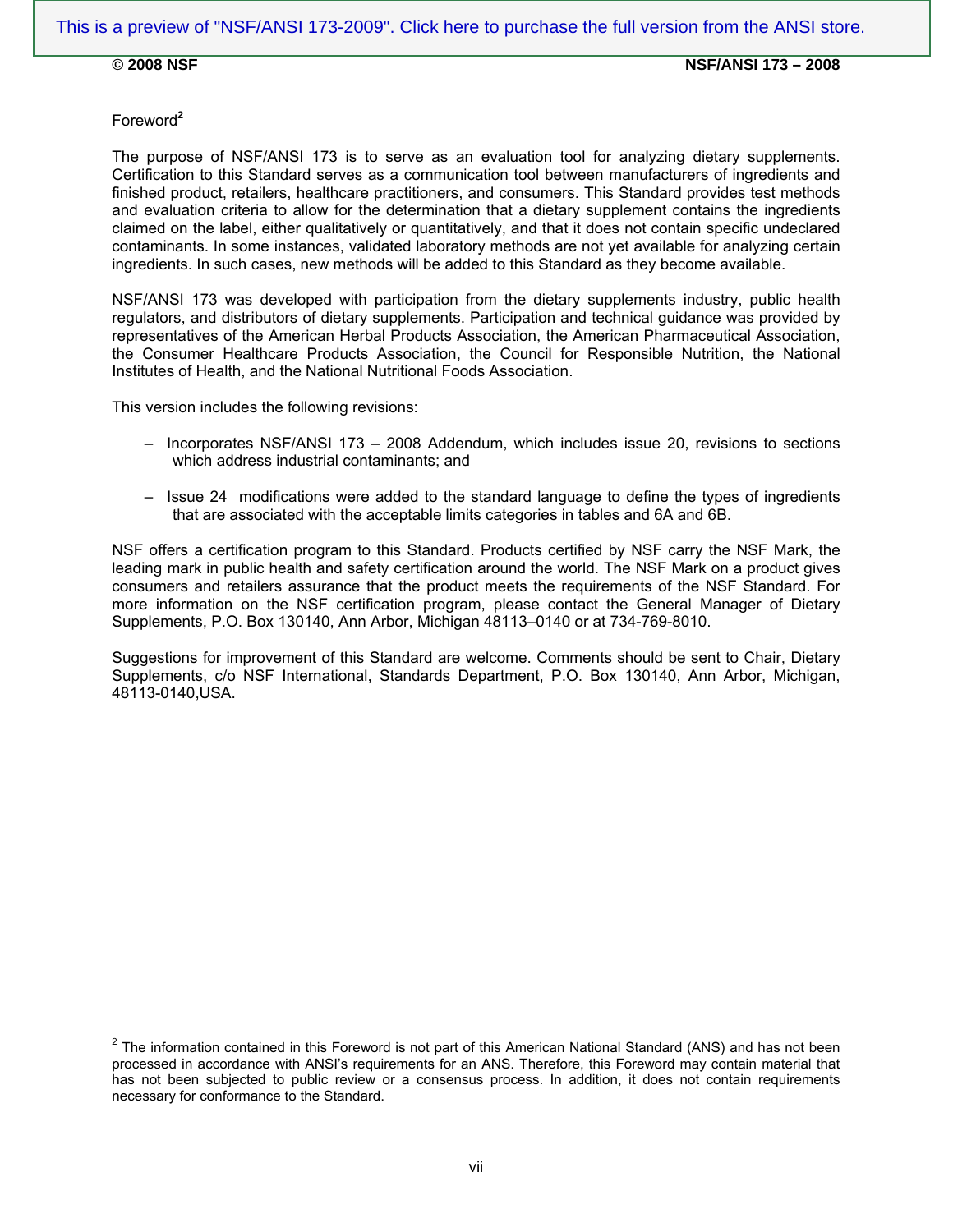This page is intentionally left blank.